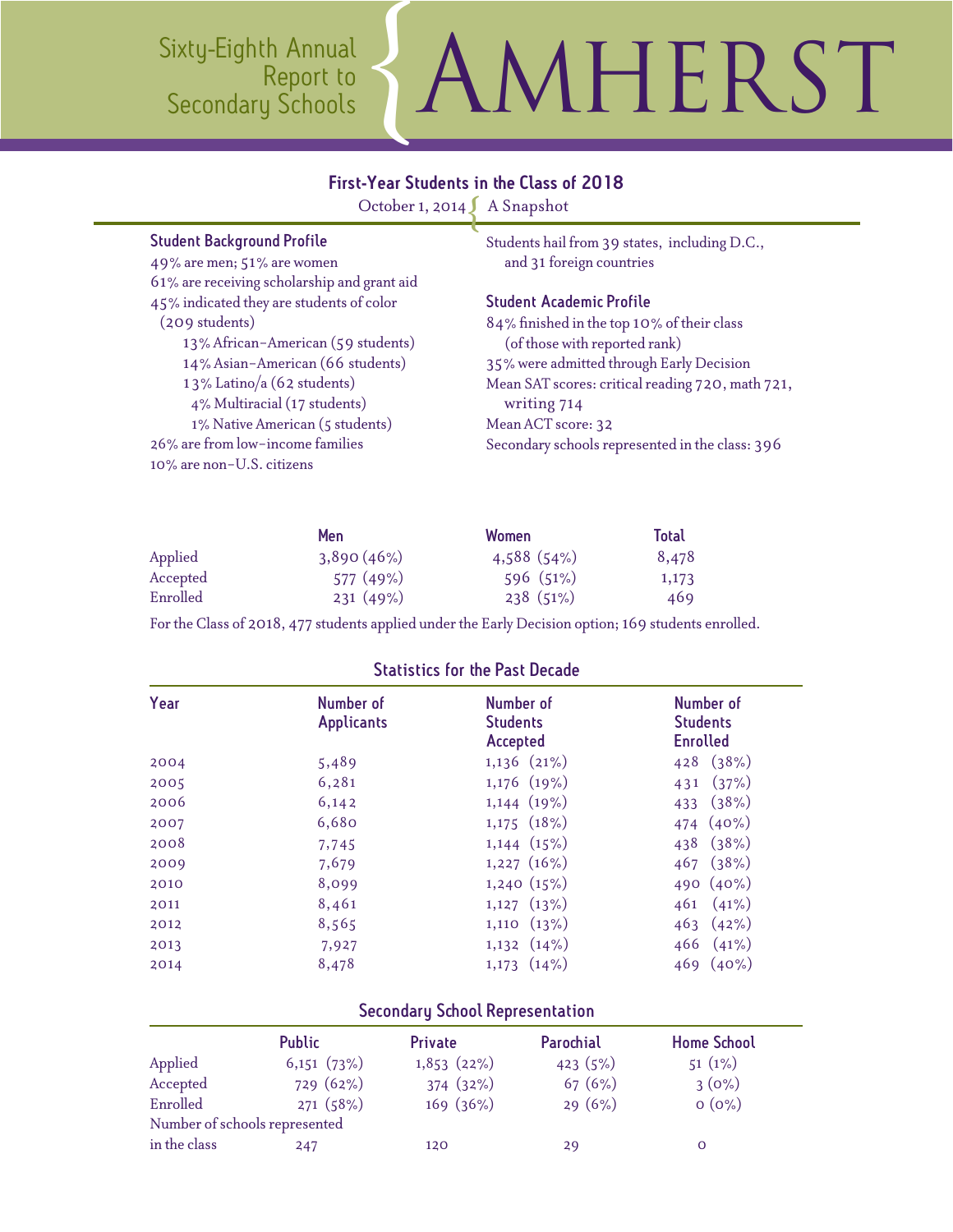| <b>CRITICAL READING</b> | <b>Applied</b>   | Accepted                  | <b>Enrolled</b>           |
|-------------------------|------------------|---------------------------|---------------------------|
| $750 - 800$             | 1,530 (32%)      | 372 (51%)                 | 106 (39%)                 |
| 700-740                 | 1,209 (25%)      | 181 (25%)                 | (28%)<br>78               |
| $650 - 690$             | 899 (19%)        | 106(14%)                  | (18%)<br>49               |
| $600 - 640$             | 577 (12%)        | (9%)<br>63                | (12%)<br>32               |
| $550 - 590$             | 290 (6%)         | (1%)<br>10                | $(2\%)$<br>6              |
| $500 - 540$             | (3%)<br>147      | $(1\%)$<br>$\overline{4}$ | $(1\%)$<br>3              |
| $450 - 490$             | $(1\%)$<br>55    | $(0\%)$<br>$\overline{O}$ | $(0\%)$<br>$\overline{O}$ |
| $200 - 440$             | 38<br>(1%)       | $(0\%)$<br>$\mathsf O$    | $(0\%)$<br>$\mathsf O$    |
| Mean                    | 699              | 735                       | 720                       |
| Mid 50%                 | $650 - 760$      | $700 - 800$               | $670 - 780$               |
| <b>MATH</b>             | Applied          | Accepted                  | <b>Enrolled</b>           |
| $750 - 800$             | 1,845 (39%)      | 364 (49%)                 | (41%)<br>112              |
| 700-740                 | 1,098 (23%)      | 178 (24%)                 | (28%)<br>76               |
| 650-690                 | 895 (18%)        | 113 (15%)                 | 48<br>(18%)               |
| 600-640                 | $(10\%)$<br>502  | (8% )<br>57               | (9% )<br>25               |
| 550-590                 | (5%)<br>228      | (3%)<br>19                | (3%)<br>8                 |
| $500 - 540$             | $(2\%)$<br>121   | (1%)<br>$\overline{5}$    | (2%)<br>$\overline{5}$    |
| 450-490                 | (1%)<br>38       | $(0\%)$<br>$\overline{O}$ | $(0\%)$<br>$\overline{O}$ |
| $200 - 440$             | 18<br>$(0\%)$    | $(0\%)$<br>$\mathbf 0$    | $(0\%)$<br>$\mathbf 0$    |
| Mean                    | 710              | 731                       | 721                       |
| Mid 50%                 | $660 - 760$      | 690-780                   | 680-770                   |
| <b>WRITING</b>          | Applied          | Accepted                  | <b>Enrolled</b>           |
| $750 - 800$             | 1,660 (35%)      | 353 (48%)                 | 103 (38%)                 |
| 700-740                 | $1,154$ $(24\%)$ | 183 (25%)                 | 72(26%)                   |
| 650-690                 | 941 (20%)        | 132 (18%)                 | 59 (22%)                  |
| $600 - 640$             | $511(11\%)$      | (6%)<br>47                | (9%)<br>24                |
| 550-590                 | (6%)<br>270      | (2%)<br>16                | (4% )<br>12               |
| $500 - 540$             | (3%)<br>141      | $(1\%)$<br>$\overline{5}$ | $(1\%)$<br>$\overline{4}$ |
| 450-490                 | (1%)<br>41       | $(0\%)$<br>$\mathbf 0$    | $(0\%)$<br>$\mathsf O$    |
| $200 - 440$             | (1%)<br>27       | $(0\%)$<br>$\mathsf O$    | $(0\%)$<br>$\mathbf 0$    |
| Mean                    | 730              | 730                       | 714                       |
| Mid 50%                 | $660 - 760$      | 690-780                   | $670 - 770$               |

# Distribution of College Board SAT Scores

# Distribution of ACT Scores

| <b>ACT Composite</b> | <b>Applied</b>   | Accepted                | <b>Enrolled</b>    |
|----------------------|------------------|-------------------------|--------------------|
| $34 - 36$            | 761(25%)         | $211 \ (44\%)$          | (34%)<br>73        |
| $30 - 33$            | $1,139$ $(44\%)$ | 195 $(41\%)$            | (48%)<br>102       |
| $27 - 29$            | 561 (19%)        | 65 $(14\%)$             | (15%)<br>32        |
| $24 - 26$            | (8%)<br>239      | $(1\%)$<br>3            | $(1\%)$<br>₹       |
| $21 - 23$            | (3%)<br>86       | (1%)<br>3               | $(1\%)$            |
| Below 21             | $(1\%)$<br>44    | $(0\%)$<br>$\mathbf{O}$ | $(0\%)$<br>$\circ$ |
| Mean                 | 31               | 32                      | 32                 |
| Mid $50\%$           | $29 - 34$        | $31 - 34$               | $30 - 34$          |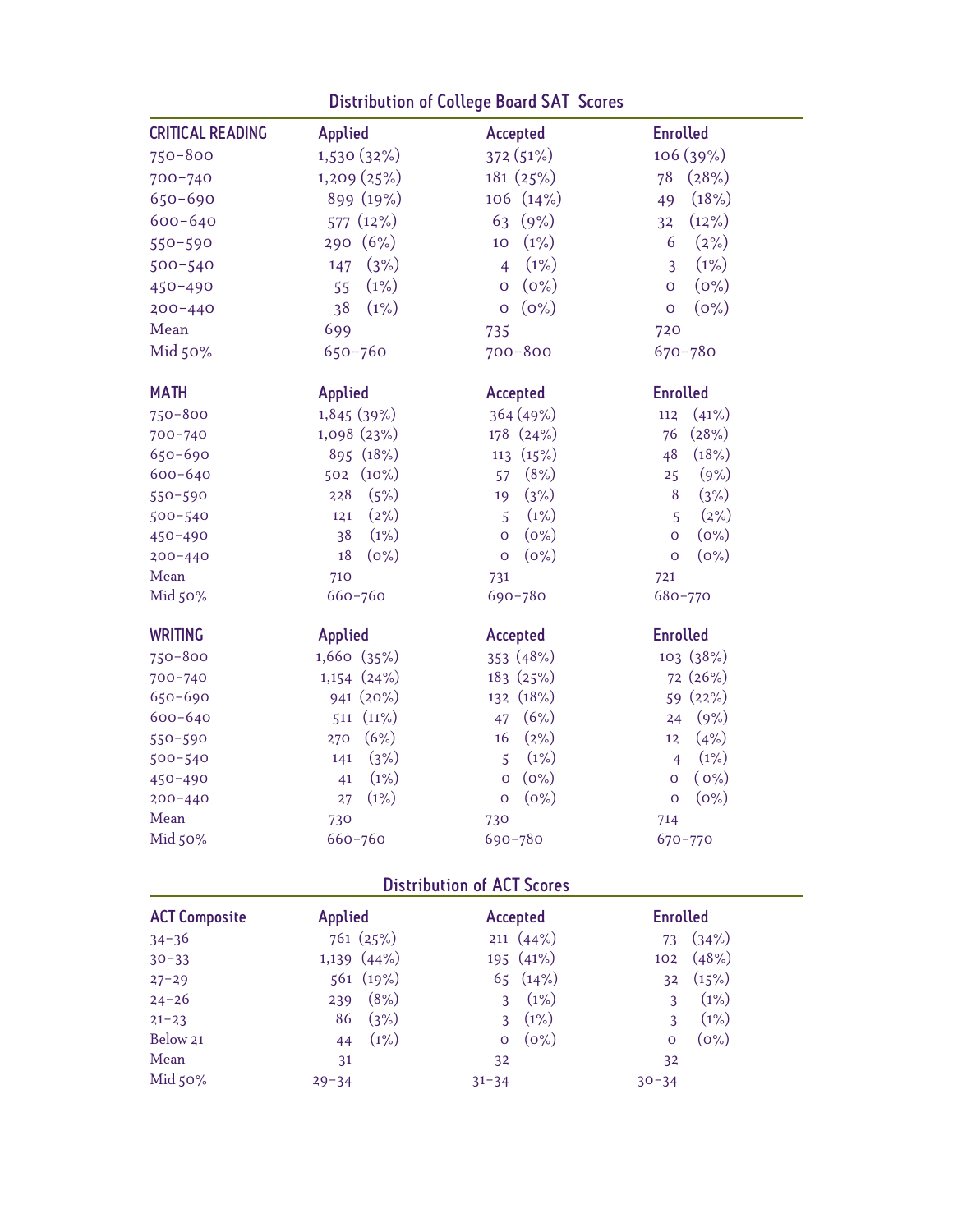|                                                                       |     | <b>Enrolled</b> |
|-----------------------------------------------------------------------|-----|-----------------|
| Number of students in the top tenth of high school graduating class   |     | $146$ $(84\%)$  |
| Number of students in the top quarter of high school graduating class |     | $167$ $(97\%)$  |
| Number of students in the top half of high school graduating class    | 172 | $(99\%)$        |
| Total number of ranked students                                       |     | 173(37%)        |

## Geographical Distribution of Those Matriculating

| Alabama       | 6              | Maine          | $\overline{2}$ | Pennsylvania     | $\mathbf Q$    | New England   | 19% |
|---------------|----------------|----------------|----------------|------------------|----------------|---------------|-----|
| Alaska        | 1              | Maryland       | 18             | Rhode Island     | 3              | Mid Atlantic  | 25% |
| Arizona       | 5.             | Massachusetts  | 51             | South Carolina   | $\overline{2}$ | Mid West      | 12% |
| California    | 60             | Michigan       |                | South Dakota     |                | South S East  | 10% |
| Colorado      | 7              | Minnesota      | 8              | <b>Tennessee</b> | 4              | West S West   | 22% |
| Connecticut   | 28             | Missouri       | 2              | <b>Texas</b>     | 12             | International | 13% |
| DC.           | $\overline{2}$ | New Hampshire  | 1              | Utah             | 1              |               |     |
| Florida       | 20             | New Jersey     | 19             | Vermont          | $\overline{2}$ |               |     |
| Georgia       | 6              | New Mexico     | 5              | Virginia         | 6              |               |     |
| Hawaii        | 6              | New York       | 69             | Washington       | 3              |               |     |
| Idaho         | 1.             | North Carolina | $\overline{2}$ | Wisconsin        | $\overline{2}$ |               |     |
| Illinois      | 26             | Ohio           | $\overline{7}$ | Wyoming          | 1              |               |     |
| <b>Kansas</b> | 1.             | Oklahoma       | 1              |                  |                |               |     |
| Kentucky      | 1              | Oregon         | $\overline{a}$ |                  |                |               |     |

|                                           | 2014<br>Class of 2018 | 2013<br>Class of 2017 | 2012<br>Class of 2016 |
|-------------------------------------------|-----------------------|-----------------------|-----------------------|
| Accepted students who applied for         |                       |                       |                       |
| scholarship and grant aid                 | $847(72.2\%)$         | $812(74.9\%)$         | 786 (70.7%)           |
| Accepted students who demonstrated        |                       |                       |                       |
| need for scholarship and grant aid        | 637(54.3%)            | $642(59.2\%)$         | 532 (47.9%)           |
| Of those, accepted students awarded       |                       |                       |                       |
| scholarship and grant aid                 | 637                   | 642                   | 532                   |
| Total amount offered                      | \$29,483,383          | \$28,048,887          | \$20,771,628          |
| Average amount offered                    | \$46,285              | \$43,690              | \$39,044              |
| Matriculating students who received       |                       |                       |                       |
| scholarship and grant aid                 | 288                   | 265                   | 262                   |
| Total amount                              | \$13,936,664          | \$11,775,229          | \$10,707,491          |
| Average amount                            | \$48,391              | \$44,434              | \$40,868              |
| Percentage of class receiving scholarship |                       |                       |                       |
| and grant aid                             | 61.4%                 | 56.7%                 | 56.6%                 |
|                                           |                       |                       |                       |

Financial Aid

## Fall Transfer Students

|          | <b>Men</b> | Women    | Total |
|----------|------------|----------|-------|
| Applied  | 223(55%)   | 181(45%) | 404   |
| Accepted | 26(79%)    | 7(21%)   | 33    |
| Enrolled | $12(80\%)$ | 3(20%)   | 15    |

Ten transfer students enrolled in the spring of 2014.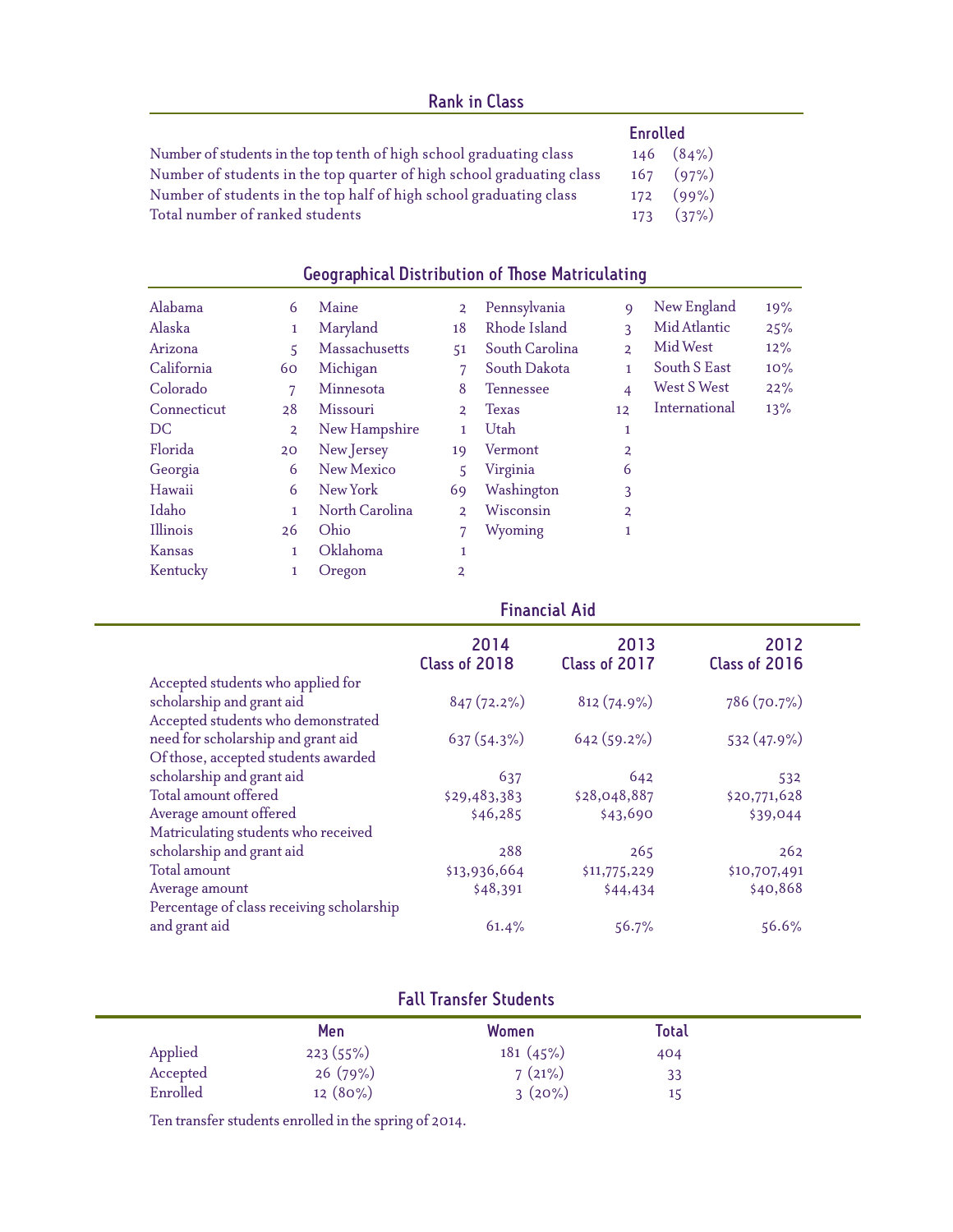### Senior Major Distribution for the Class of 2014

### Single Majors

| <b>American Studies</b>         | $\overline{4}$          |
|---------------------------------|-------------------------|
| Anthropology                    | 10                      |
| Art & the History of Art        | 9                       |
| Asian Languages & Civilizations | 6                       |
| Biochemistry & Biophysics       | 6                       |
| <b>Biology</b>                  | 26                      |
| <b>Black Studies</b>            | 3                       |
| Chemistry                       | 11                      |
| Classics                        | $\overline{a}$          |
| <b>Computer Science</b>         | 5                       |
| Economics                       | 34                      |
| English                         | 28                      |
| <b>Environmental Studies</b>    | $\overline{4}$          |
| French                          | 6                       |
| Geology                         | 9                       |
| History                         | 30                      |
| <b>Independent Scholar</b>      | 1                       |
| Interdisciplinary               | 1                       |
| Law, Jurisprudence & Social     |                         |
| Thought                         | 16                      |
| Mathematics                     | 4                       |
| Music                           | 5                       |
| Neuroscience                    | 16                      |
| Philosophy                      | 5                       |
| Physics                         | $\overline{4}$          |
| <b>Political Science</b>        | 27                      |
| Psychology                      | 32                      |
| Religion                        | 3                       |
| Russian                         | $\mathbf{1}$            |
| Sociology                       | 7                       |
| Spanish                         | $\overline{3}$          |
| Theater & Dance                 | $\overline{\mathbf{c}}$ |
| Women's & Gender Studies        | 1                       |
| <b>Total Single Majors</b>      | 321                     |

#### Double Majors

American Studies and French 1 American Studies and Political Science 2 Anthropology and Economics 2 Anthropology and Psychology 1 Anthropology and Sociology 2 Architectural Studies and Environmental Studies 1 Architectural Studies and Sociology 1 Art & the History of Art and Asian Languages & Civilizations 1 Art & the History of Art and Economics 1 Art & the History of Art and French 1 Art & the History of Art and History 1 Art & the History of Art and Psychology 2 Asian Languages & Civilizations and Economics 2 Asian Languages & Civilizations and English 2

| Asian Languages and Civilizations      |                |
|----------------------------------------|----------------|
| and Environmental Studies              | 1              |
| Asian Languages and Civilizations      |                |
| andPolitical Science                   | 2              |
| Asian Languages and Civilizations      |                |
| and Women's & Gender Studies           | 1              |
| <b>Astronomy and Physics</b>           | 1              |
| Biochemistry & Biophysics and          |                |
| <b>Mathematics</b>                     | 4              |
| Biochemistry & Biophysics and          |                |
| Spanish                                | 1              |
| Biology and Women's &                  |                |
| <b>Gender Studies</b>                  | 1              |
| <b>Black Studies and English</b>       | 1              |
| <b>Black Studies and French</b>        | $\overline{a}$ |
| <b>Black Studies and History</b>       | 1              |
| Chemistry and Interdisciplinary        | 1              |
| Chemistry and Women's &                |                |
| <b>Gender Studies</b>                  | 1              |
| <b>Classics and Economics</b>          | 1              |
| Classics and Mathematics               | 1              |
| <b>Classics and Political Science</b>  | 1              |
| <b>Classics and Religion</b>           | 1              |
| Computer Science and                   |                |
| Economics                              |                |
| <b>Computer Science and English</b>    | 3<br>1         |
| <b>Computer Science and</b>            |                |
|                                        |                |
| <b>Mathematics</b>                     | 4              |
| <b>Computer Science and Music</b>      | 1              |
| <b>Computer Science and</b>            |                |
| Neuroscience                           | 1              |
| <b>Computer Science and</b>            |                |
| Philosophy                             | 2              |
| <b>Computer Science and</b>            |                |
| Psychology                             | 1              |
| <b>Economics and English</b>           | 1              |
| <b>Economics and Environmental</b>     |                |
| Studies                                | 1              |
| Economics and French                   | $\overline{2}$ |
| Economics and German                   | 1              |
| <b>Economics and History</b>           | 2              |
| <b>Economics and Mathematics</b>       | 11             |
| <b>Economics and Music</b>             | 2              |
| <b>Economics and Philosophy</b>        | 1              |
| <b>Economics and Physics</b>           | 1              |
| <b>Economics and Political Science</b> | 3              |
| <b>Economics and Psychology</b>        | 3              |
| <b>Economics and Sociology</b>         | 2              |
| <b>Economics and Spanish</b>           | 1              |
| Economics and Women's &                |                |
| <b>Gender Studies</b>                  | 1              |
| <b>English and Environmental</b>       |                |
| Studies                                | 1              |
| English and Film & Media Studies       | 1              |
| <b>English and French</b>              | 1              |
| English and Interdisciplinary          | 1              |
| <b>English and Mathematics</b>         | 3              |
| <b>English and Music</b>               | 4              |
| <b>English and Neuroscience</b>        | 1              |
| <b>English and Psychology</b>          | 2              |
|                                        |                |

| English and Religion                | 2   |
|-------------------------------------|-----|
| <b>English and Sociology</b>        | 1   |
| <b>English and Spanish</b>          | 1   |
| English and Theater & Dance         | 2   |
| <b>Environmental Studies and</b>    |     |
| Geology                             | 2   |
| <b>Environmental Studies and</b>    |     |
| History                             | 1   |
| <b>Environmental Studies and</b>    |     |
| <b>Political Science</b>            | 1   |
| <b>Environmental Studies and</b>    |     |
| Psychology                          | 1   |
| French and History                  | 2   |
| French and Law, Jurisprudence &     |     |
| Social Thought                      | 1   |
| French and Mathematics              | 2   |
| French and Philosophy               | 1   |
| <b>French and Political Science</b> | 1   |
| French and Psychology               |     |
|                                     | 3   |
| <b>French and Sociology</b>         | 1   |
| Geology and History                 | 1   |
| <b>Geology and Music</b>            | 1   |
| <b>German and Political Science</b> | 1   |
| <b>History and Mathematics</b>      | 1   |
| <b>History and Sociology</b>        | 1   |
| Interdisciplinary and Music         | 1   |
| Interdisciplinary and               |     |
| <b>Political Science</b>            | 1   |
| Law, Jurisprudence & Social         |     |
| Thought and Philosophy              | 1   |
| Law, Jurisprudence & Social         |     |
| Thought and Spanish                 | 1   |
| Mathematics and Philosophy          | 1   |
| Mathematics and Physics             | 1   |
| Mathematics and Political           |     |
| Science                             | 2   |
| Mathematics and Psychology          | 2   |
| Mathematics and Religion            | 1   |
| Music and Psychology                | 2   |
| Philosophy and Political Science    | 1   |
| Philosophy and Psychology           | 2   |
| Political Science and Russian       | 1   |
| Political Science and Sociology     | 1   |
| Political Science and Spanish       | 1   |
| Psychology and Religion             | 1   |
| Psychology and Women's &            |     |
| <b>Gender Studies</b>               |     |
| Russian and Theater & Dance         | 1   |
|                                     | 1   |
| Spanish and Theater & Dance         | 1   |
| <b>Total Double Majors</b>          | 150 |

### Triple Majors

| Art & the History of Art, Chemistry, |     |
|--------------------------------------|-----|
| French                               |     |
| Film & Media Studies, Mathematics,   |     |
| Music                                |     |
| <b>Total Triple Majors</b>           |     |
| <b>Total Class of 2014 Graduates</b> | 473 |